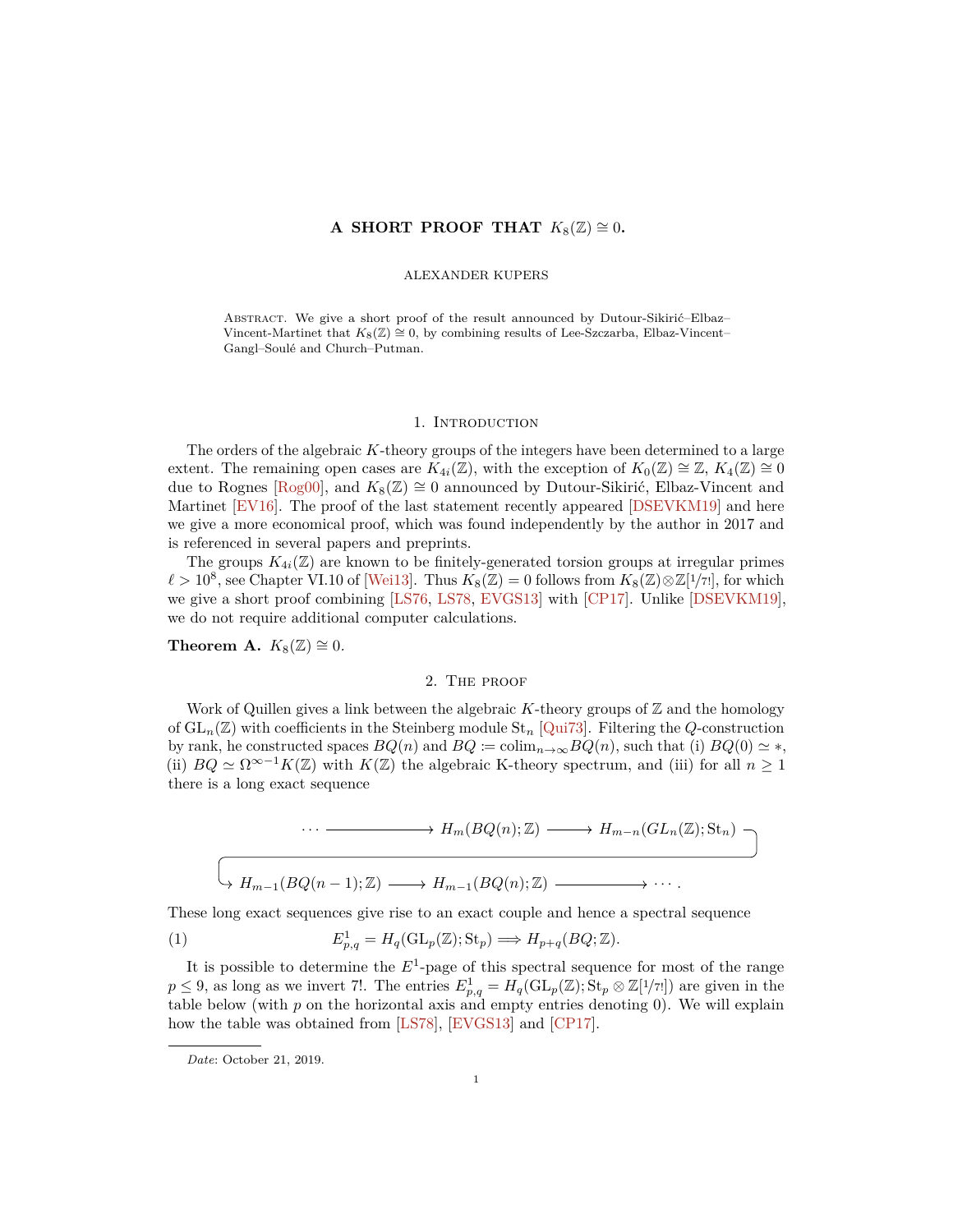<span id="page-1-1"></span>

FIGURE 1. Some known entries  $E_{p,q}^1 = H_q(\text{GL}_p(\mathbb{Z}); \text{St}_p \otimes \mathbb{Z}[1/\tau])$ . Empty entries are 0.

In [\[LS78\]](#page-3-5) and [\[EVGS13\]](#page-3-6), Voronoi's reduction theory is used to compute the homology of  $GL_n(\mathbb{Z})$  with coefficients in  $St_n$  by constructing a CW-complex with  $GL_n(\mathbb{Z})$ -action, so that the chain complex  $\text{Vor}(n)$  given by the cellular chains of the quotient with  $\mathbb{Z}[1/(n+1)!]$ coefficients satisfies

$$
H_{*-1}(\mathrm{Vor}(n)) \cong H_{*-n}(\mathrm{GL}_n(\mathbb{Z}), \mathrm{St}_n \otimes \mathbb{Z}[1/(n+1)!]).
$$

The computations in the cases  $n \leq 4$  are due to Lee–Szczarba, see in particular page 104 of [\[LS78\]](#page-3-5). The computations in the cases  $n = 5, 6, 7$  are due to Elbaz-Vincent–Gangl–Soulé, see Theorem 4.3 of [\[EVGS13\]](#page-3-6). This gives the *p*th columns for  $p \le 7$ . To obtain the first two rows for  $n > 7$ , we use Theorem 1.3 of [\[LS76\]](#page-3-4) and Theorem A of [\[CP17\]](#page-3-7).

**Lemma 2.1** (Lee–Szczarba). We have that  $H_0(\text{GL}_n(\mathbb{Z}), \text{St}_n) = 0$  for all  $n \geq 2$ .

<span id="page-1-0"></span>**Lemma 2.2** (Church–Putman). We have that  $H_1(\text{GL}_n(\mathbb{Z}), \text{St}_n \otimes \mathbb{Z}[1/n!]) = 0$  for all  $n \geq 3$ .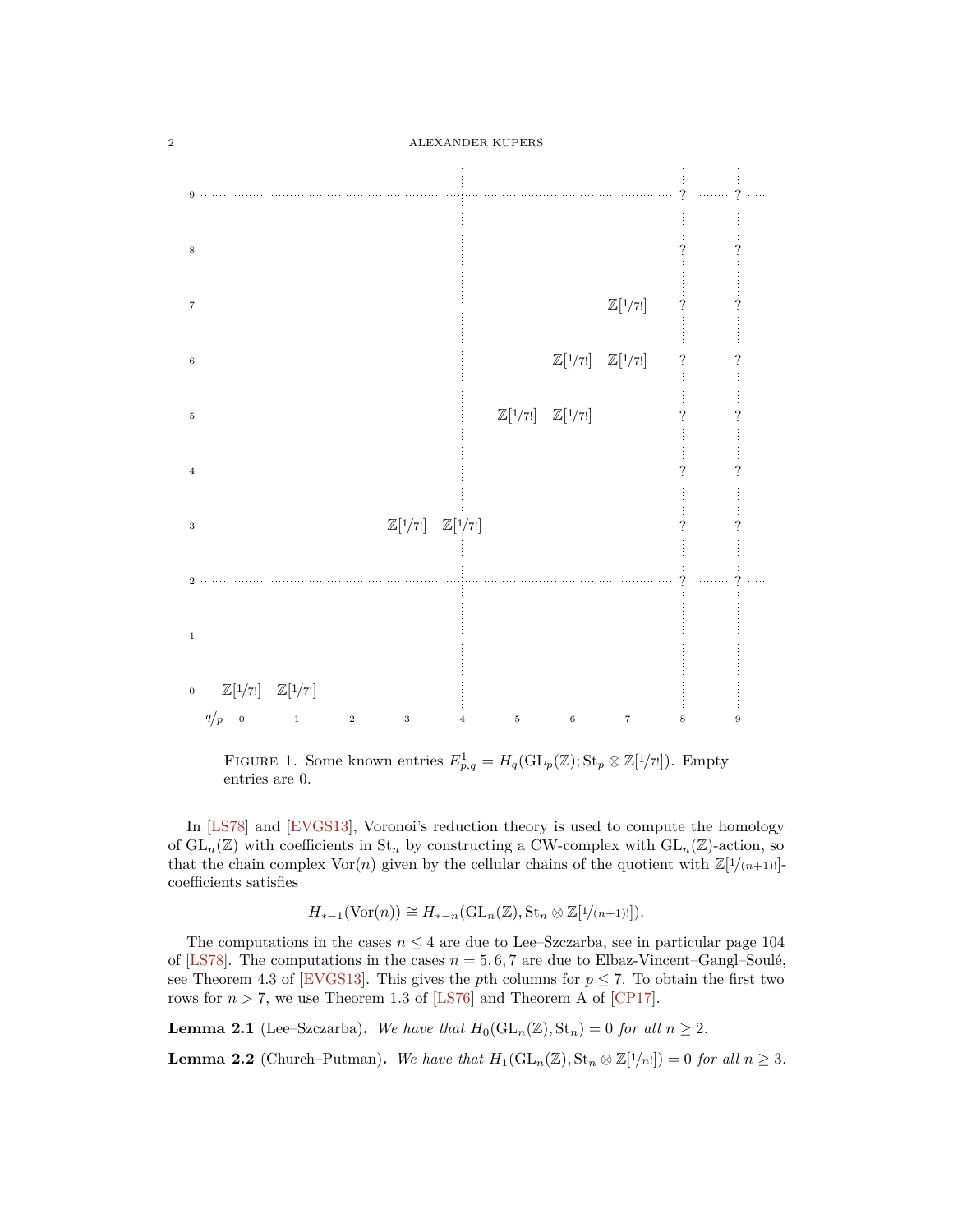<span id="page-2-0"></span>*Proof.* Theorem A of [\[CP17\]](#page-3-7) proves this rationally. To extend their result to  $\mathbb{Z}[1/n!]$  with trivial action instead of the trivial rational representation of  $GL_n(\mathbb{Z})$ , one modifies the proof as follows.

The first modification occurs when they apply their Lemma 3.2. The following stronger version of that lemma applies in this case: Suppose one has a group *G*, *X* a simplicial complex on which *G* acts simplicially and *Y* a subcomplex of *X* which is preserved by the *G*-action. Furthermore, for some  $p \geq 0$ , assume that the setwise stabilizer subgroup  $G_{\sigma}$  has order that is invertible in  $\mathbb{Z}[1/n!]$  for every *p*-simplex  $\sigma$  of X that is not contained in Y. Then the *G*-module  $C_p(X, Y; \mathbb{Z}[1/n])$  of relative simplicial *p*-chains is a flat  $\mathbb{Z}[1/n][G]$ -module. The second and final modification is when they use their Lemma 3.1, which in fact only requires in their notation that *N* is  $\mathbb{Z}$ -torsion free. In our case *N* is  $\mathbb{Z}[1/n!]$ .

*Remark* 2.3. A version of Lemma [2.2](#page-1-0) was also proven in [\[MNP18\]](#page-3-9):  $H_1(\text{GL}_n(\mathbb{Z}), \text{St}_n) = 0$  for  $n \geq 6$ .

*Remark* 2.4*.* Lemma [2.2](#page-1-0) can be replaced by further computations in the Voronoi complex for  $n = 8$ . This is the approach taken by Dutour-Sikirić, Elbaz-Vincent and Martinet in [\[EV16\]](#page-3-1) and the relevant computations already appeared in [\[DSHS15\]](#page-3-10).

**Lemma 2.5.** *We have that*  $H_9(BQ; \mathbb{Z}[1/\tau]) \cong 0$ *.* 

*Proof.* The  $E^1$ -page of the spectral sequence [\(1\)](#page-0-0) vanishes on the line  $p + q = 9$ .

*Proof of Theorem [A.](#page-0-1)* Table VI.10.1.1 of [\[Wei13\]](#page-3-3) implies

$$
K_{*}(\mathbb{Z}) \otimes \mathbb{Z}[1/\tau] \cong \begin{cases} \mathbb{Z}[1/\tau] & \text{if } * = 0, 5, \\ 0 & \text{if } * = 1, 2, 3, 4, 6, 7. \end{cases}
$$

The non-zero groups can be represented by a map of spectra  $\mathbb{S} \vee \Sigma^5 \mathbb{S} \to K(\mathbb{Z})$ . The homotopy groups of S are the stable homotopy groups of spheres, which only have *p*-torsion in degrees  $\geq 2p-3$ . Thus they vanish after inverting 7! in degrees  $* \leq 10$  with the exception of  $\overline{\pi}_0(\mathbb{S}) \otimes \mathbb{Z}[1/\tau] \cong \mathbb{Z}[1/\tau]$ . We conclude that the homotopy fiber

$$
F \coloneqq \text{hofib}(\mathbb{S} \vee \Sigma^5 \mathbb{S} \to K(\mathbb{Z}))
$$

is 0-connected, 7!-locally 6-connected, and  $\pi_7(F) \otimes \mathbb{Z}[1/\tau] \cong K_8(\mathbb{Z}) \otimes \mathbb{Z}[1/\tau]$ . There is a fiber sequence

$$
\Omega^{\infty-1}F \longrightarrow \Omega^{\infty-1}\mathbb{S} \times \Omega^{\infty-6}\mathbb{S} \stackrel{p}{\longrightarrow} \Omega^{\infty-1}K(\mathbb{Z}) \simeq BQ
$$

and thus a Serre spectral sequence for homology with  $\mathbb{Z}[1/\tau]$ -coefficients

$$
E_{p,q}^2 = H_p(BQ; H_q(\Omega^{\infty-1}F; \mathbb{Z}[1/\tau])) \Longrightarrow H_{p+q}(\Omega^{\infty-1}S \times \Omega^{\infty-6}S; \mathbb{Z}[1/\tau])
$$

Let us describe this spectral sequence. As *F* is 7!-locally 6-connected, we have that  $\Omega^{\infty-1}F$ is 7!-locally 7-connected. Thus for  $0 < q < 8$  the *q*th row vanishes. Furthermore, since *p* is an infinite loop map the action of  $\pi_1(BQ)$  on  $H_*(\Omega^{\infty-1}F;\mathbb{Z}[1/\tau])$  is trivial and the 0th column is given by  $E_{0,q}^2 = H_q(\Omega^{\infty-1}F; \mathbb{Z}[1/\tau])$ .

Furthermore  $H_8(\Omega^{\infty-1} \mathbb{S} \times \Omega^{\infty-6} \mathbb{S}; \mathbb{Z}[1/\tau]) \cong 0$  by an Postnikov tower computation. This uses that  $\Omega^{\infty-1}$ S ×  $\Omega^{\infty-6}$ S is simple, that  $K(\mathbb{Z},1) \simeq S^1$ , and that  $S^6 \to K(\mathbb{Z},6)$  is 7!locally 10-connected using the relative 7!-local Hurewicz theorem, the Freudenthal suspension theorem and bounds on torsion in the stable homotopy groups of spheres. Hence the spectral sequence converges to zero on the diagonal  $p + q = 8$ . So there must be  $d_8$ -differential from  $E_{9,0}^8 = H_9(BQ; \mathbb{Z}[1/\tau])$  to  $E_{0,8}^8 = H_8(\Omega^{\infty-1}F; \mathbb{Z}[1/\tau])$  which is a